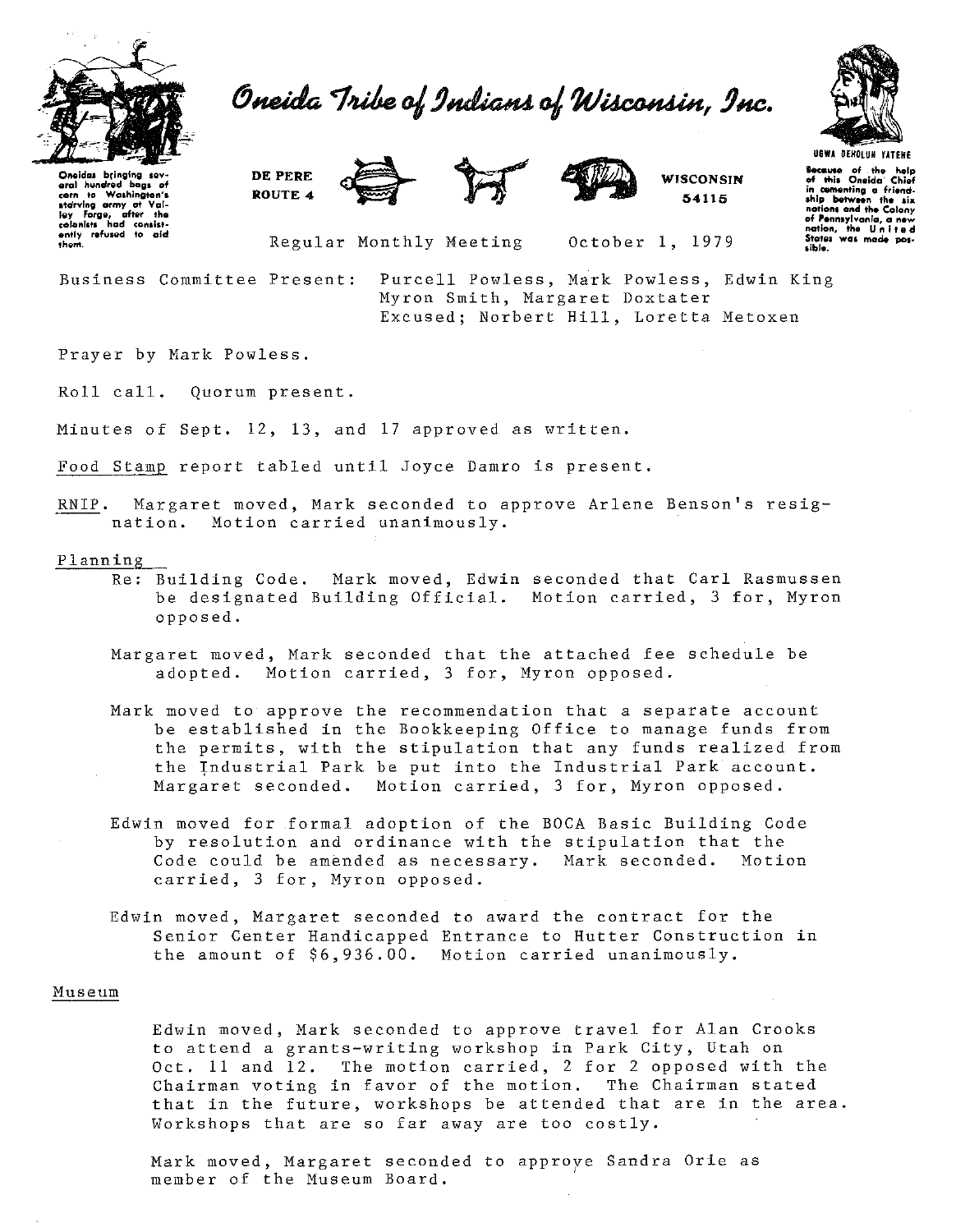

Oneida Tribe of Indians of Wisconsin, Inc.



**locauu of the help of ttl Ia** Ont~ldo **· Chi•f in cvmenting o friend. ahlp between the aiJI natlona olld the Colony of Pennaylvanlo, a new notion, the U n 1 t e <sup>d</sup>** States was made pos-<br>sible.

Oneidas bringing sev<br>eral hundred baas **o oral hundred baga of corn to Woahl!'IQton'• atcllrvlng army ot Vol·** h~y **Forge, ofter the colonlats had conalat· ently refutlld to old th&m.** P. **DEPERE ROUTE 4** 



**WISCONSIN' 54115** 

2 Monthly meeting Oct. 1, 1979

Loretta Metoxen travel report tabled until she is present.

### **Petition**

Chrmn. Powless read a letter from Dr. Nelson stating she would not **change her mind about resigning, and that one person is not res**ponsible for the problems at the Health Center. Chairman also read statements from Health Board members, Harriet Alicea, Prudence **Doxtater, and Lorraine Cornelius stating that "Concerned Persons"**  should bring their concerns to the Health Board and give them time to work out problems. Rumors and gossip are not a basis to judge whether someone is doing their job. Mark stated that Health Board **meetings are open meetings, if anyone wants to know about the**  Health Center they should come to the meetings. The Chairmen explained that Audrey is not to blame for not getting Doctors here. Two Doctors that had stated they were coming here, changed their minds. Chairman mentioned the fact that IHS is aware of the petition going around and the problems at the Health Center. Continual dissention can result in withdrawal of funds. Chairman asked for any comments from the floor. There being none, Margaret moved, Edwin seconded to refer petition to the Health Board. **Motion carried unanimously.** 

## Early Childhood-Head Start

Chairman stated that he had knowledge that Indian people in the Head Start program are looking for other jobs, because they were dissatisfied with the Director. They are afraid to speak up because they were afraid of losing their jobs. Chairman stated again that if something is wrong in the programs, they should be worked out with their Supervisor or Director without fear of losing their jobs. If no satisfaction, then come to the Business Committee. Head Start Director stated she was not aware of this problem. Mark moved to approve Basic Grant Proposal, Edwin seconded. Motion carried unanimously.

Mark moved, Margaret moved to approve travel for Mary E. Hayes, Ruby White and one parent to National Indian Child Conference in Phoenix Arizona, November 26 - 28. Motion carried unanimously.

# Renovation at Health Center

Audrey stated there is \$23,000.00 available for the addition of an Optical Dept. Other work to be done is the addition of another dental chair, adding doors, utilization of unused space. Mr. Jeff Nichols had expressed interest in being the Architect. Edwin stated he would definetely not be in favor of hiring him. All work has to be done by Dec. 31. Mark moved, Edwin seconded to seek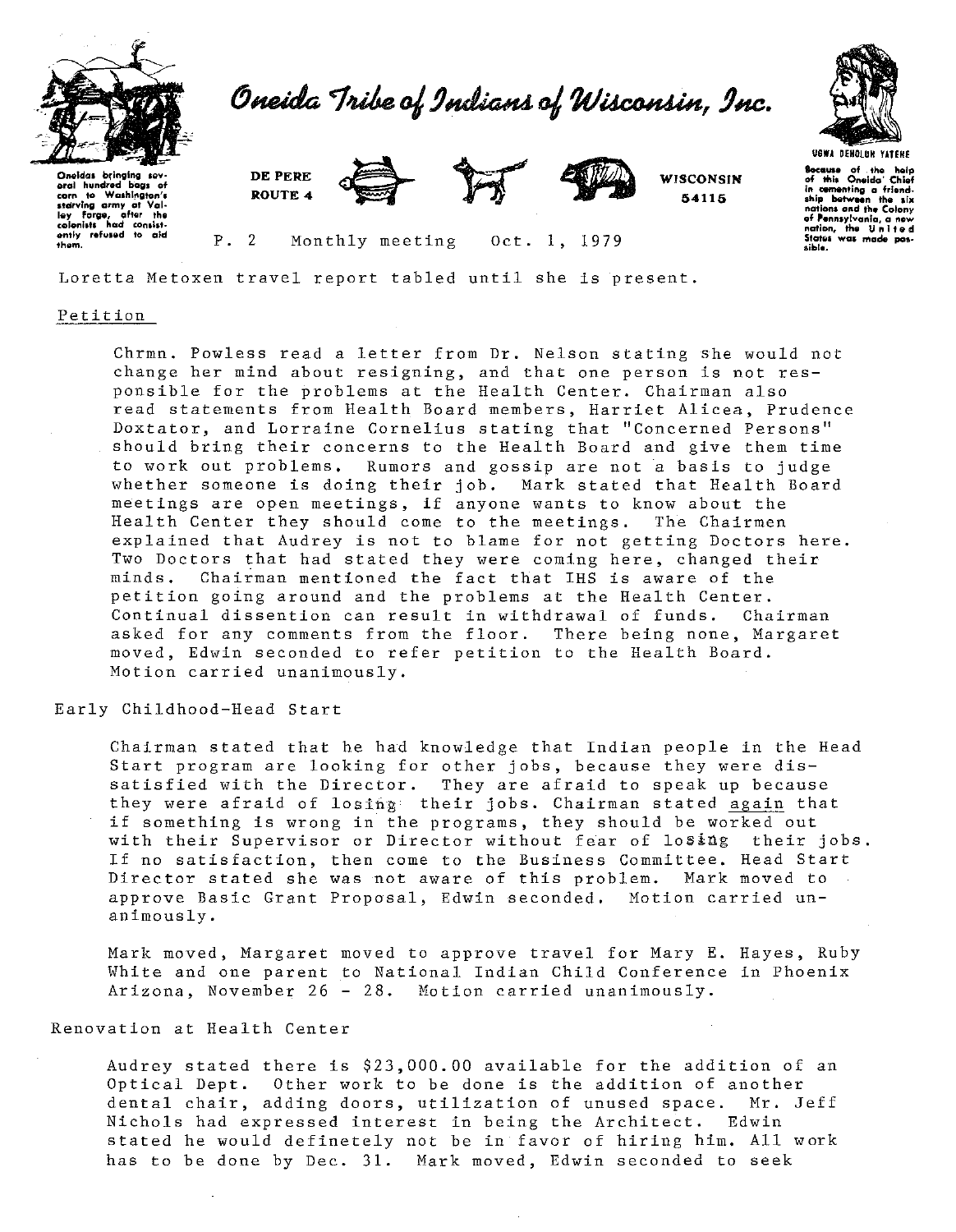

Oneida Tribe of Indians of Wisconsin, Inc.



Oneldos bringing sev-<br>eral hundred bags of<br>corn to Weshington's<br>starving army at Vol-<br>ley Forge, after the<br>colonlats had consist-<br>ently refused to old<br>them.

DE PERE ROUTE 4 Monthly meeting



Oct. 1, 1979 **WISCONSIN** 54116

**Because** of the help<br>of this Oneida<sup>-</sup> Chiof<br>in cementing a friend-<br>ship between the six nations and the Colony<br>of Pennsylvania, a new<br>nation. the United nation, the United<br>States was mode pos-<br>sible.

another Architect instead of Jeff Nichols. Motion carried unanimously.

Memo from Gary Korb

p.

Mark moved, Margaret seconded to approve Gary Korb's resignation. Motion carried 3 for, 1 opposed (Edwin) (Effective October 15)

Mark moved, Margaret seconded to appoint Michael Schaepe to the position of Coastal Planner on an interim basis. Motion carried 3 for, l abstention.

Margaret moved, Mark seconded to post the position of Coastal Management Planner. Motion carried, 3 for, 1 abstention.

Memo from Tony Utschig

Tony Utschig resignation, effective October 26. Myron move to post the position. No second. Motion dies.

Mark moved, Margaret seconded to promote Bruce King to position of Ceta Admininstator. Motion carried, 2 for, 1 abstention, l opposed (Myron)

Mark moved, Margaret seconded to approve Tony Utschig's resignation.

Ted White Employment recommendations

Mark moved, Edwin seconded to approve hiring Margaret A. Cornelius as Headstart Teacher/Aide. Motion carried unanimously.

EOC Counselor position re-posted.

Mark moved, Edwin seconded to approve hiring Lillian Carol Friou as EOC Instructional Coordinator. Motion carried unanimously.

Recommendation for tempory employment (List attached) Mark moved, Edwin seconded to approve the five recommendations. Motion carried unanimously.

The Chairman read Ted's memo regarding Development Associates Staff Training, and the lack of attendence by Program Directors. These training sessions were approved by the Tribe and Program Directors as important needs. Considerable time and money are allocated for training. Directors or their representatives should attent all sessions.

8% salary increases recommended for CETA and Community Planning.